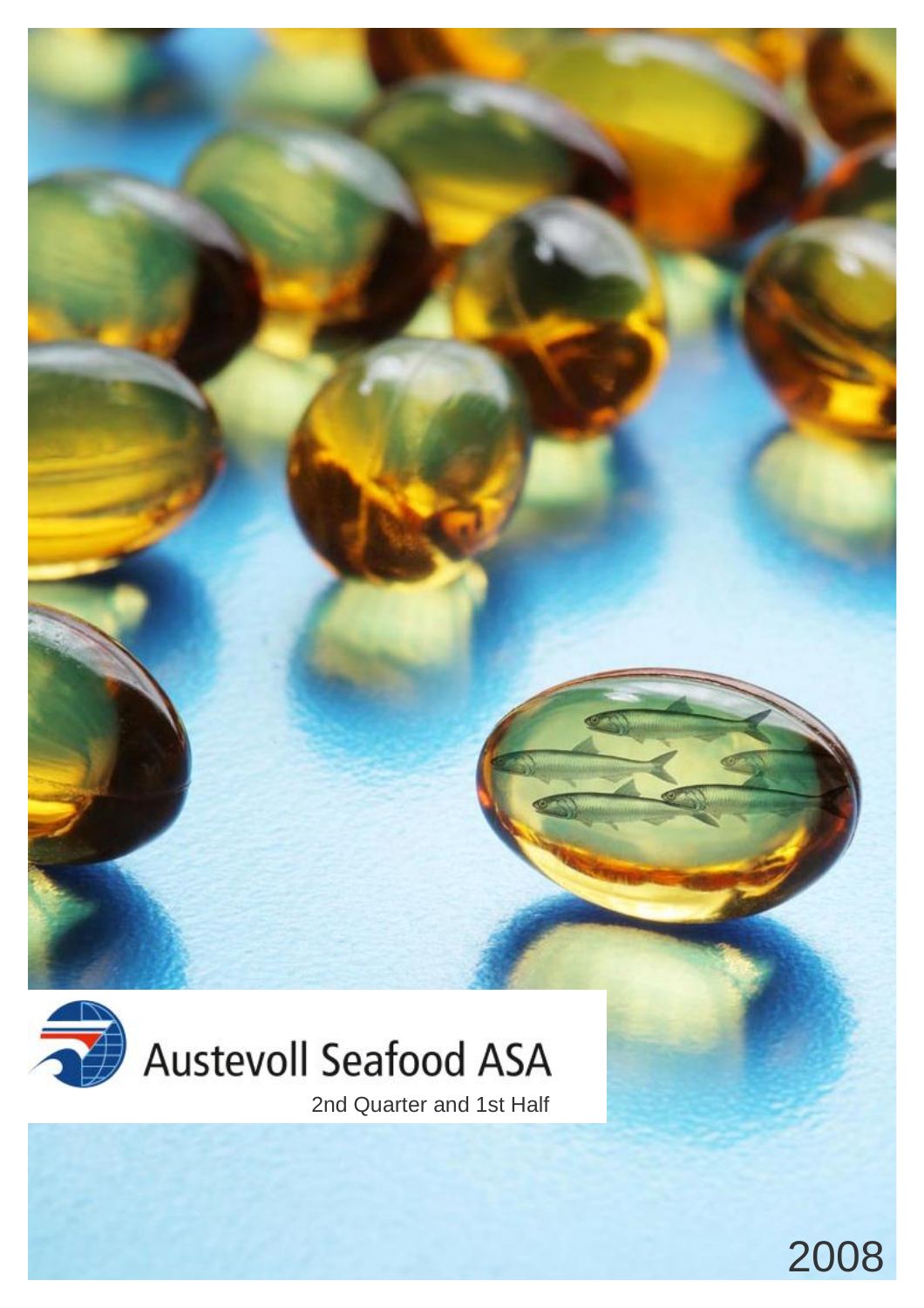

**Good season for fish for consumers in Chile, good anchoveta fishing in Peru, stable market for fishmeal, good market for consumer products and fish oil** 

# **Second quarter 2008**

- The group' s income for Q2 2008 totalled MNOK 860.4 compared with MNOK 886.4 in  $Q2$ 2007.
- Operating result before deprecation (EBITDA) for Q2 2008 amounted to MNOK 231.3 compared with MNOK 265.0 in Q2 2007.
- \* The quarter has shown a positive development in realised prices for fishmeal and oil, canned products and frozen products. Compared with the same quarter last year, we still have lower prices for fishmeal, but significantly higher prices for fish oil, canned and frozen products.
- \* The initial season for anchoveta fishing in Peru started on 21 April, and the total Peru fleet fished approx. 3 million tons during the first season. At the end of June, the authorities in Peru decided to introduce individual quotas for anchoveta fishing.
- The Group' s fleet in Chile has had successful fishing in Q2, resulting in good production for consumers.

# **First half-year 2008**

- Group income for the first half of 2008 totalled MNOK 1 602.4 compared with MNOK 1 734.3 for the first half of 2007.
- Operating result before depreciation (EBITDA) for the first half of 2008 amounted to MNOK 301.0 compared with MNOK 401.5 for the first half of 2007.
- The Group has witnessed a positive development in realised prices for fish oil, canned and frozen products in comparison with the first half of 2007.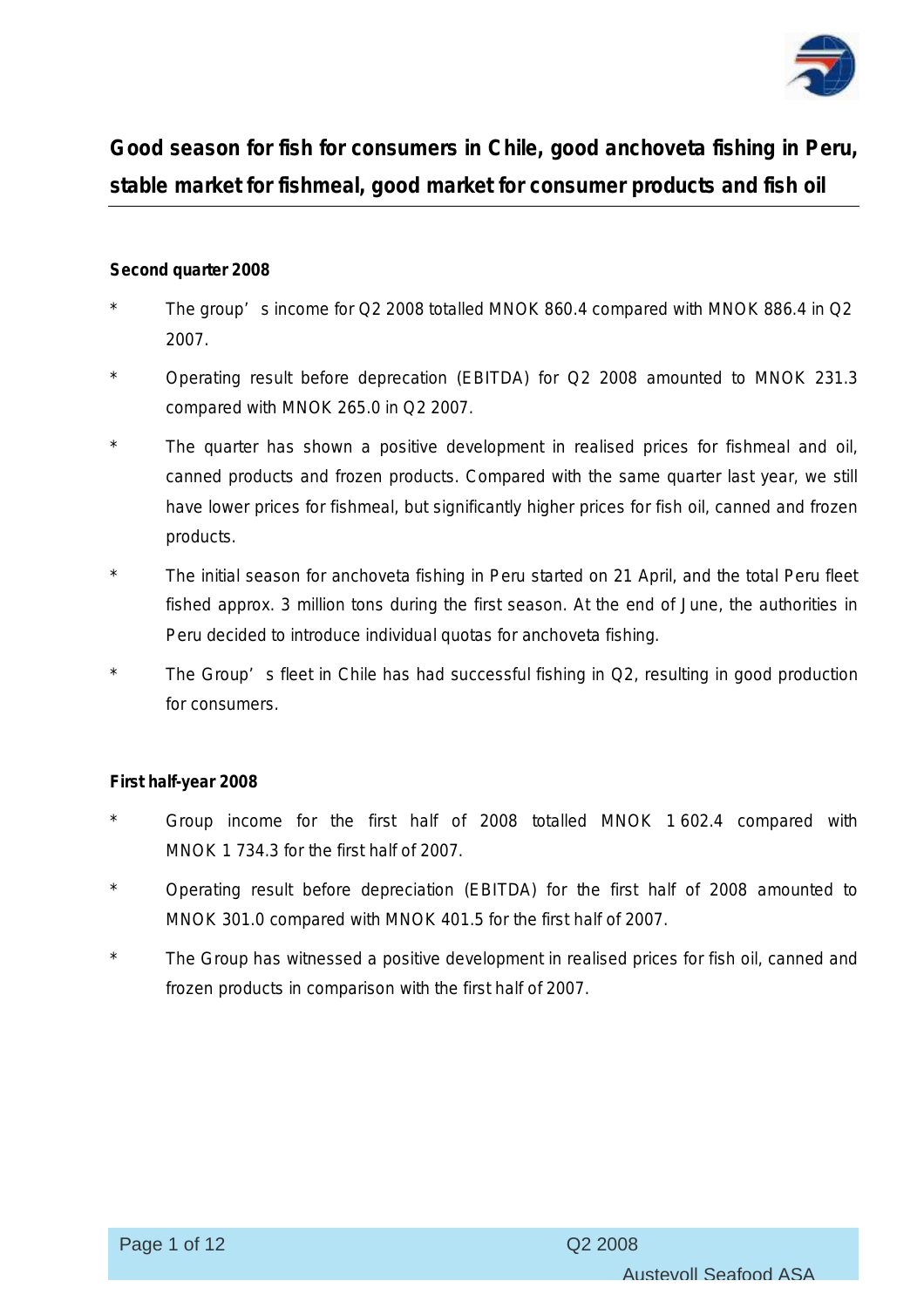

# **Principal figures**

Key figures for Group

| All figures in NOK 1,000         | Q <sub>2</sub> 08 | Q <sub>2</sub> 0 <sub>7</sub> | H1 2008    | H1 2007       | 2007          |
|----------------------------------|-------------------|-------------------------------|------------|---------------|---------------|
|                                  |                   |                               |            |               |               |
| Operating income                 | 860 417           | 886 360                       | 1602 393   | 1 734 342     | 3 468 957     |
| <b>EBITDA</b>                    | 231 273           | 265 013                       | 301 035    | 401 542       | 483 411       |
| EBITDA %                         | 27 %              | 30 %                          | 19 %       | 23 %          | 14 %          |
|                                  |                   |                               |            |               |               |
| Result per share                 | 0,13              | 0.49                          | 0,06       | 2,49          | 2,72          |
|                                  |                   |                               |            |               |               |
| <b>Total assets</b>              | 8 550 770         | 9 0 5 3 7 3 1                 | 8 550 770  | 9 0 5 3 7 3 1 | 8813030       |
| Equity                           | 4 150 790         | 4 3 1 4 4 9 1                 | 4 150 790  | 4 3 1 4 4 9 1 | 4 2 2 8 6 1 1 |
| Equity ratio                     | 49 %              | 48 %                          | 49 %       | 48 %          | 48 %          |
| Net interest-bearing debt (NIBD) | $-2836884$        | $-2046738$                    | $-2836884$ | $-2046738$    | $-2514792$    |

# **Group results**

#### **Q2 2008**

AUSS recorded operating income of MNOK 860.4 in Q2 2008 (Q2 2007 MNOK 886.4.0). EBITDA for the second quarter was MNOK 231.3 (Q2 2007 MNOK 265.0). The Group achieved higher sales prices for fish oil, canned and frozen products in Q2 2008 than for the same period last year. Fishmeal has had a lower sales price in Q2 2008 compared with the year before, but has shown a positive price development both in the first and second quarter of 2008.

EBIT for the quarter was MNOK 176.6 (Q2 2007 MNOK 217.2). Depreciation increased as a result of acquisitions in 2007.

Income from affiliated companies in the second quarter showed a negative result of MNOK -9.7. (Q2 2007 MNOK -11.9) Lerøy Seafood Group ASA constituted MNOK -1.6 of this figure. Net interest costs comprised MNOK -43.9 (Q2 2007 MNOK -34.8). The increase in net interest costs is derived from a combination of increased liabilities and a higher level of interest rate in Norway. Net other financial costs are mainly unrealised loss on foreign exchange and total MNOK -81.2 for Q2 2008 (Q2 2007 MNOK -25.3).

The result after tax for the second quarter amounted to MNOK 25.2 (Q2 2007 MNOK 89.6).

#### **First half year 2008**

AUSS recorded operating income of MNOK 1 602.4 in the first half of 2008 (H1 2007 MNOK 1 734.3). Increased sales volumes for fishmeal were counteracted by lower fishmeal prices. EBITDA in the first half was MNOK 301.0 (H1 2007 MNOK 401.5). The reduction in EBITDA is mainly due to lower fishmeal prices and lower sales of canned and frozen products for the first half-year. Compared with the same period in 2007, canned products, frozen products and fish oil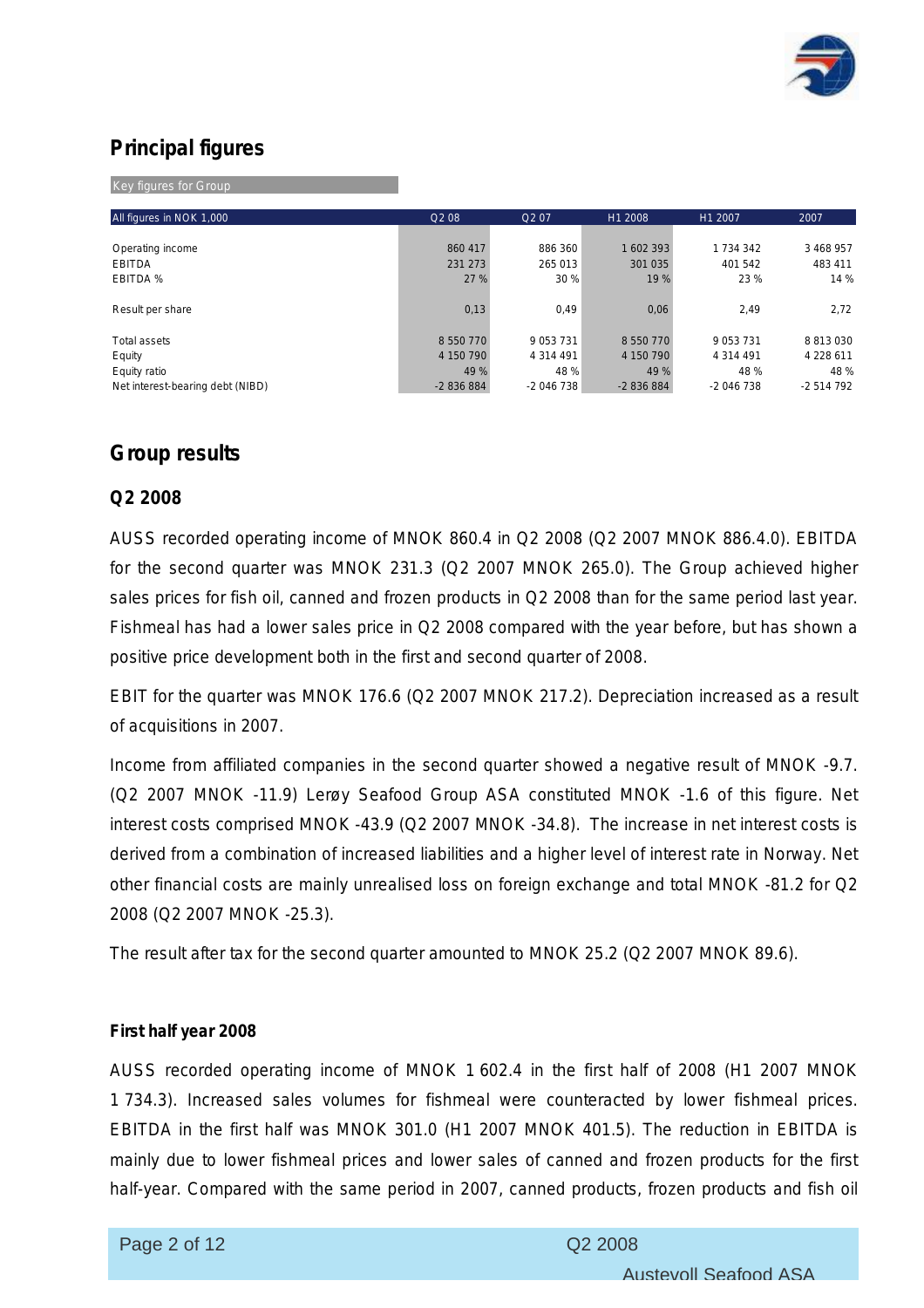

have seen a very positive price development in the first half of 2008. This has more than compensated for the price increase in production input factors during the same period.

EBIT for the first half was MNOK 192.4 (H1 2007 MNOK 300.5). Depreciation has increased as a result of acquisitions in 2007.

Income from affiliated companies in the first half returned a negative figure of MNOK -36.6 (H1 2007 MNOK 5.1). Lerøy Seafood Group ASA represents MNOK -32.7 of this figure.

Net interest costs in the first half totalled MNOK -91.9 (H1 2007 MNOK -55.4). The increase in net interest cost is a result of a combination of increased liabilities and higher levels of interest rates in Norway. Net other financial costs were mainly unrealised loss on foreign exchange, totalling MNOK -27.3 (H1 2007 MNOK 14.9).

The result after tax for the first half of 2008 was MNOK 13.2 (H1 2007 MNOK 454.3 this includes a gain on sale of MNOK 313.6.)

# **Balance sheet as of 30.06.08**

The consolidated balance sheet at the end of June 2008 totalled MNOK 8 550.8 compared with MNOK 8 813.0 at year-end 2007. The Group' s equity at the end of June was MNOK 4 150.8 compared with MNOK 4 228.6 at year-end 2007. The equity ratio was 49% as of 30.06.08 compared with 48% as of 31.12.07.

Net interest-bearing liabilities were MNOK 2 836.9 as of 30.06.08 compared with MNOK 2 514.8 as of 31.12.07. The Group cash holding as of 30.06.08 totalled MNOK 567 compared with MNOK 1 041 as of 31.12.07. The Group' s cash holding does not include unutilised drawing rights.

# **Cash flow**

Cash flow from operating activities in Q2 2008 amounted to MNOK -69.2 (Q2 2007 MNOK 89.4). Cash flow from investment activities in Q2 2008 was MNOK -25.4 (Q2 2007 MNOK -154.2), and comprises investments made during the quarter and dividends received from affiliated companies. Cash flow from financing in Q2 2008 totalled MNOK -203.2 (Q2 2007 MNOK – 187.8) and comprises payment of dividends and downward adjustment of short-term liabilities. Net change in cash in Q2 2008 is MNOK -297.8 (Q2 2007 MNOK -473.9).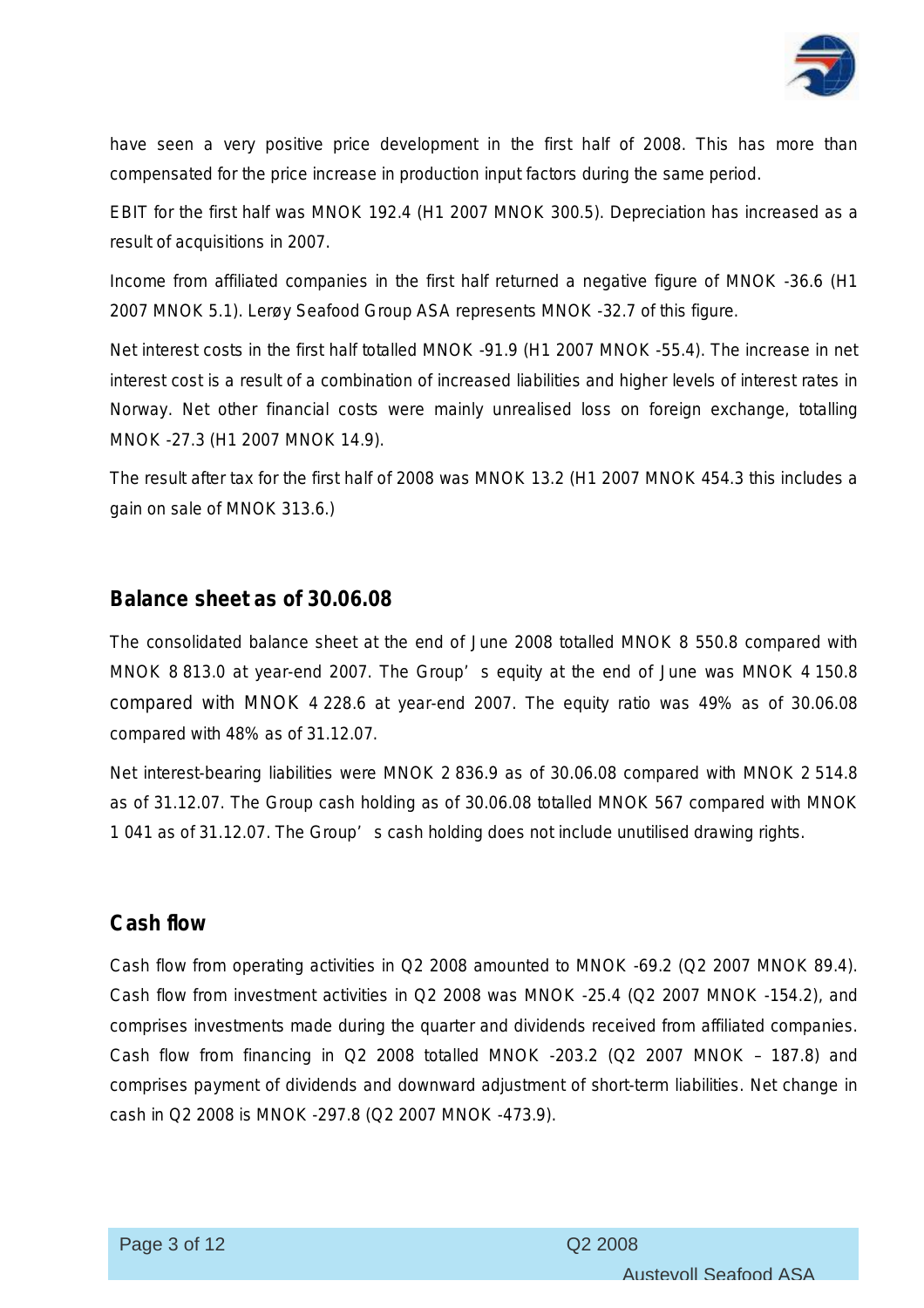

# **Segments**

# **Fishmeal and fish oil**

For the second quarter 2008, operating income totalled MNOK 495.4 (Q2 2007 MNOK 638.8), and EBITDA MNOK 171.8 (Q2 2007 MNOK 220.4).

Approx. 77,000 tons of fishmeal and fish oil were sold in the second quarter, compared to 83,000 tons for the same period last year.

There has been a significant price increase for fish oil in the second quarter and for the first half of the year, compared with the same periods in 2007. Even though the fishmeal prices have shown a gradual increase first half of 2008 the prices are still at a lower level than during the same period last year. However, we expect better prices on fishmeal in second half of 2008 compared with the same period in 2007.

In Peru, the first season for anchoveta fishing for production of fishmeal and fish oil started on 21 April. The Peru fleet fished a total of 3 million tons during the season. At the end of June, the authorities in Peru announced that they intend to introduce individual quotas for anchoveta. Quota sizes for individual ships/companies will be calculated on the basis of historical catches and concession sizes.

In Chile, production of fishmeal and fish oil has principally been based on purchased raw materials from coastal fishers, and offcuts from own production for consumers.

In Norway, the Group' s production has been based on purchased volumes of blue whiting and sandeel. The numbers of sandeel have been low for several years now, but fishing for sandeel reopened in the second quarter.

# **Consumer products**

Operating income in the second quarter totalled MNOK 221.1 (Q2 2007 MNOK 205.1) and EBITDA was MNOK 64.4 (Q2 2007 MNOK 52.0).

The total volume sold for consumption comprises approx. 10,000 tons of frozen products (Chile and Peru), an increase of 1,000 tons compared with Q2 2007. Approx. 978,000 boxes of canned products were sold compared with approx. 1.1 million boxes in the same period last year (Chile and Peru). Sales of high-concentrate Omega 3 oils for the period were approx. 357 tons, and approx. 69 tons of low-concentrate Omega 3 oils. The company has increased its production capacity per year to approx. 1,750 tons, and capacity will further increase to approx. 2,000 tons during the second half of the year.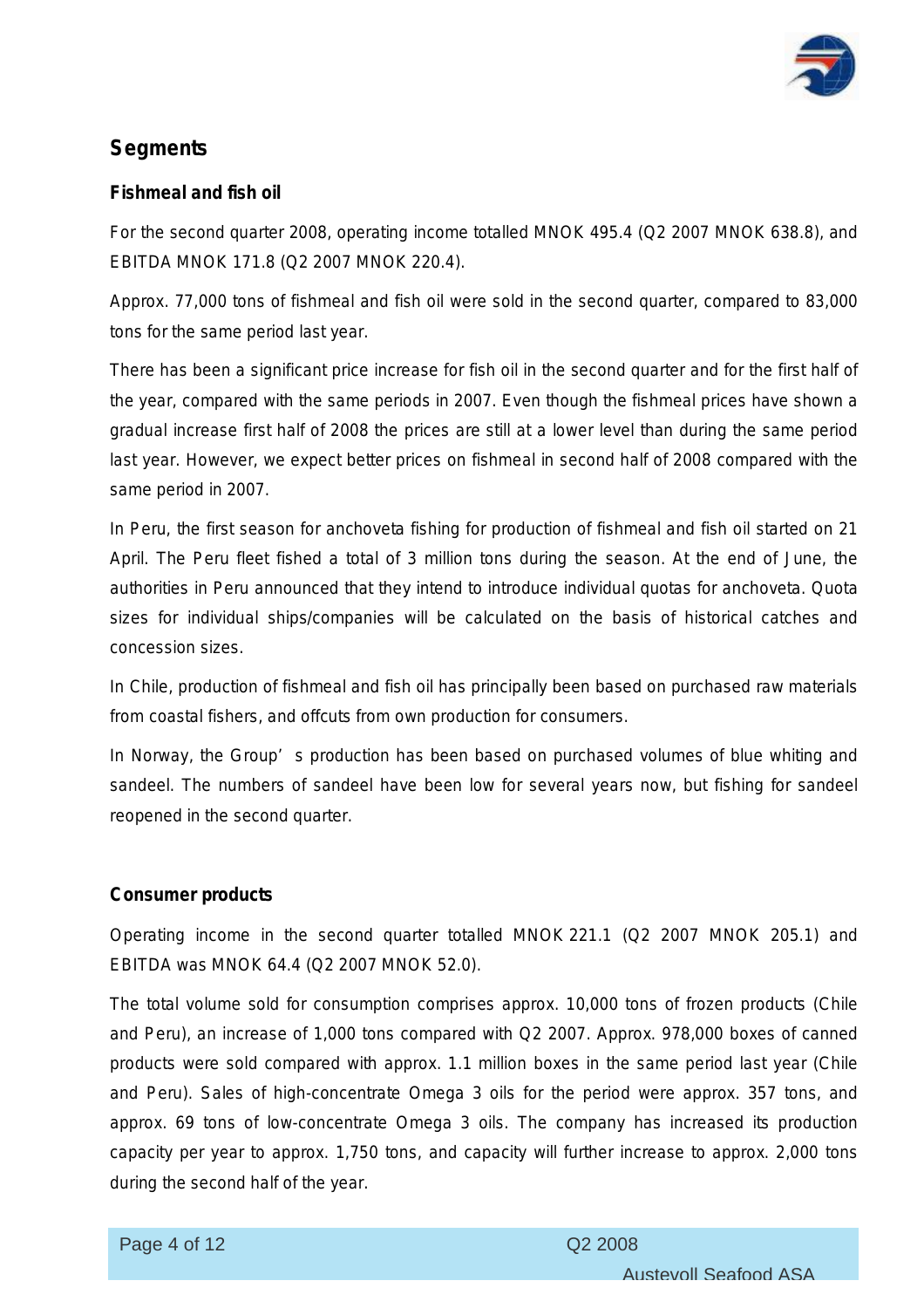

The period saw an increase in realised prices for both canned and frozen products, also when compared with the same quarter last year. Prices for input factors for production of consumer products have also seen an increase for the Group. Increased sales prices for canned and frozen products have more than compensated for the price increase on input factors. For our Omega 3 oil production, increased fish oil prices have placed pressure on margins, but increased efficiency are expected to counteract this during the second half of 2008.

# **Trading**

Operating income in Q2 2008 amounted to MNOK 158.8 (Q2 2007 MNOK 101.2) and EBITDA was MNOK 0 (Q2 2007 MNOK -5.5)

Trading activities constitute the sales companies Chilefood and Atlantic Pelagic AS, which are responsible for all sales activities for the production companies Austevoll Fiskeindustri AS, Sir Fish AS and Modolv Sjøset AS. Results from the production facilities Austevoll Fiskeindustri AS and Sir Fish AS are also included in these figures.

The second quarter is normally marked by lower production volumes than the first quarter. During Q2, matie has been produced at the Sir Fish AS facility. In comparison with 2007, this activity has shown a positive development, and we are receiving market reports of empty stocks of pelagic products.

# **Risk factors and uncertainty factors**

The Group' s risk exposure is described in the Group' s annual report for 2007, and there have been no significant changes in risk and uncertainty factors during the first half of 2008.

The Group is exposed to risk related to the value of investments in subsidiaries, in the event of price changes in the markets for raw materials and finished goods, to the extent that these price changes result in changes in the company' s competitive edge and earning potential over time. Furthermore, operational factors and the development in prices for the Group' s input factors are central parameters.

Changes in fishing patterns and quota regulations result in fluctuating catch volumes from quarter to quarter, and subsequently in the utilisation of the company' s production facilities. The seasonal fluctuations in catch volumes create similar fluctuations in the periodic key figures.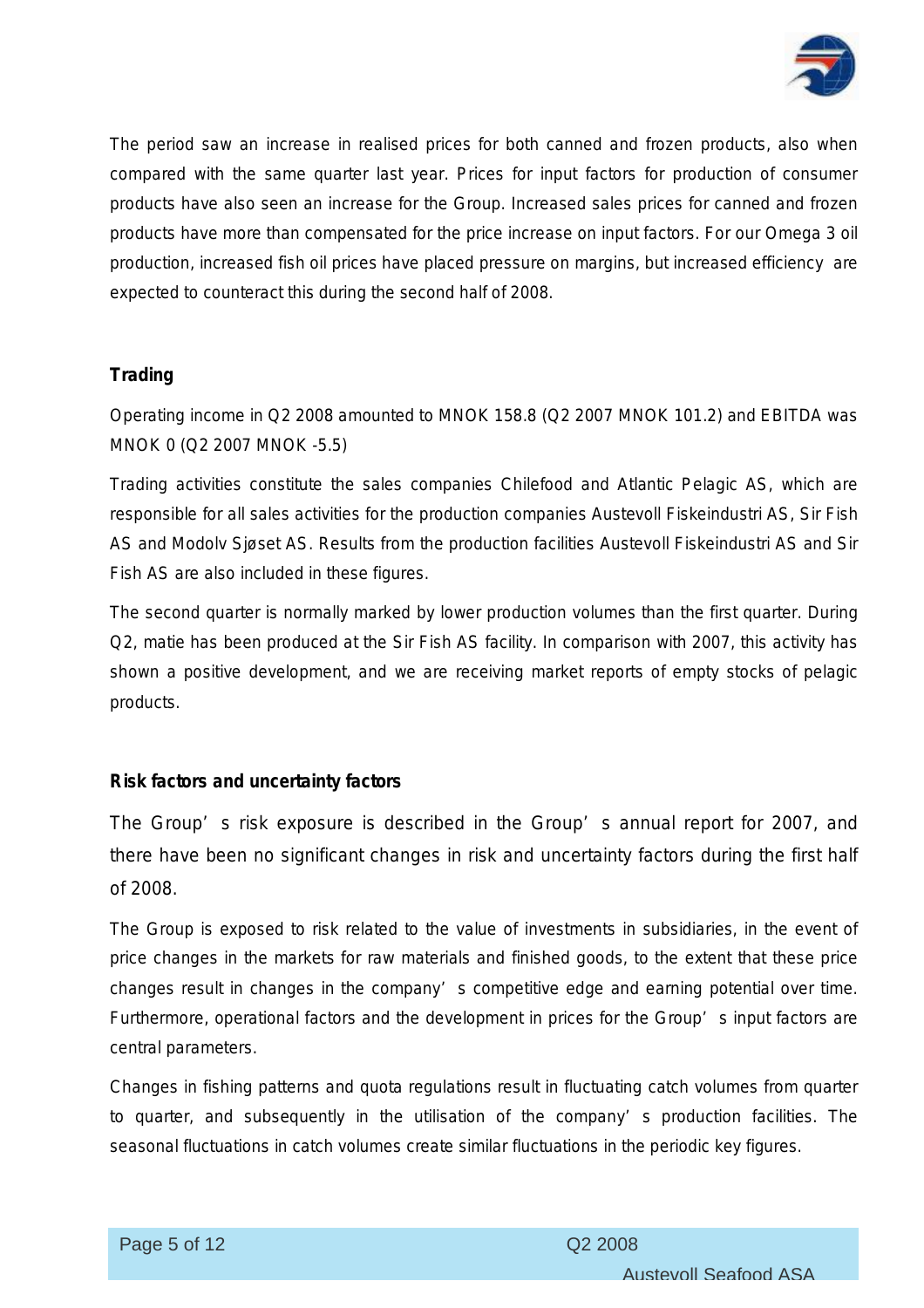

The majority share of the Group' s liabilities has a floating interest rate, and the Group identifies and continuously evaluates risk exposure related to changes in interest rates.

The Group is exposed to fluctuations in exchange rates, particularly for the EURO, USD Chilean Peso and Peruvian Soles. Measures to reduce this risk include forward contracts and multicurrency overdraft facilities. Furthermore, parts of the long-term liabilities are adapted in relation to earnings in the same currency.

# **Company shareholders**

As of 30.06.08, the company had 3,002 shareholders. At the end of June 2008, the share price was NOK 33.

# **Market and outlook**

# **Fishmeal and fish oil**

Fish oil prices have remained stable during the second quarter, and to date in the third quarter, after a significant increase in the first quarter. Fishmeal prices have seen an increase during the second quarter, and the prices seems to increase also in the third quarter. The ratio between fishmeal and soya meal is at a historical low and the Group has recorded a regularly high level of demand for our products.

The Board of Directors expects fishmeal and fish oil prices to remain stable for the near future.

# **Consumption**

The prices of all canned and frozen fish products have also increased during the second quarter and the Board of Directors expects demand to remain high, and to see positive price developments in the near future.

The prices for the most important raw material – fish oil – have stabilised during the second quarter and to date in the third quarter. With the increased focus on health among consumers, this market is expected to grow. The Scandinavian market is stable, while consumption is on the increase in the USA and the rest of Northern Europe.

Recent investments in the fleet and industrial segment have provided the Group with a solid position on which to exploit the Group' s quotas. The Group expects to see high demand for its products in the years to come. The Board of Directors expects high activity levels for the rest of

# Page 6 of 12 Q2 2008

ī

Austevoll Seafood ASA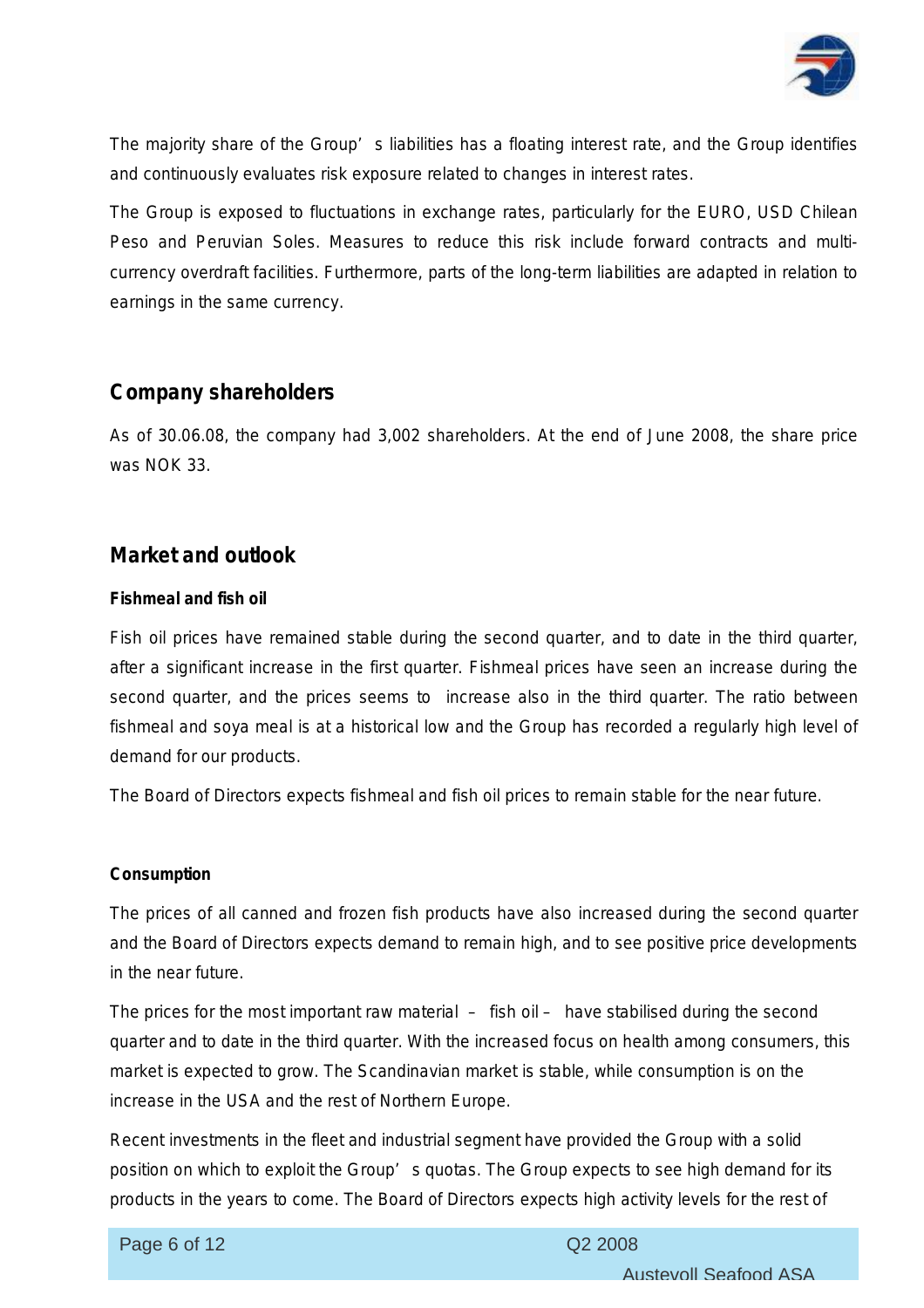

2008, and has forecast a result for the second half of the year which is significantly higher than the result for the same period last year.

Storebø, 22 August 2008

Board of Directors in Austevoll Seafood ASA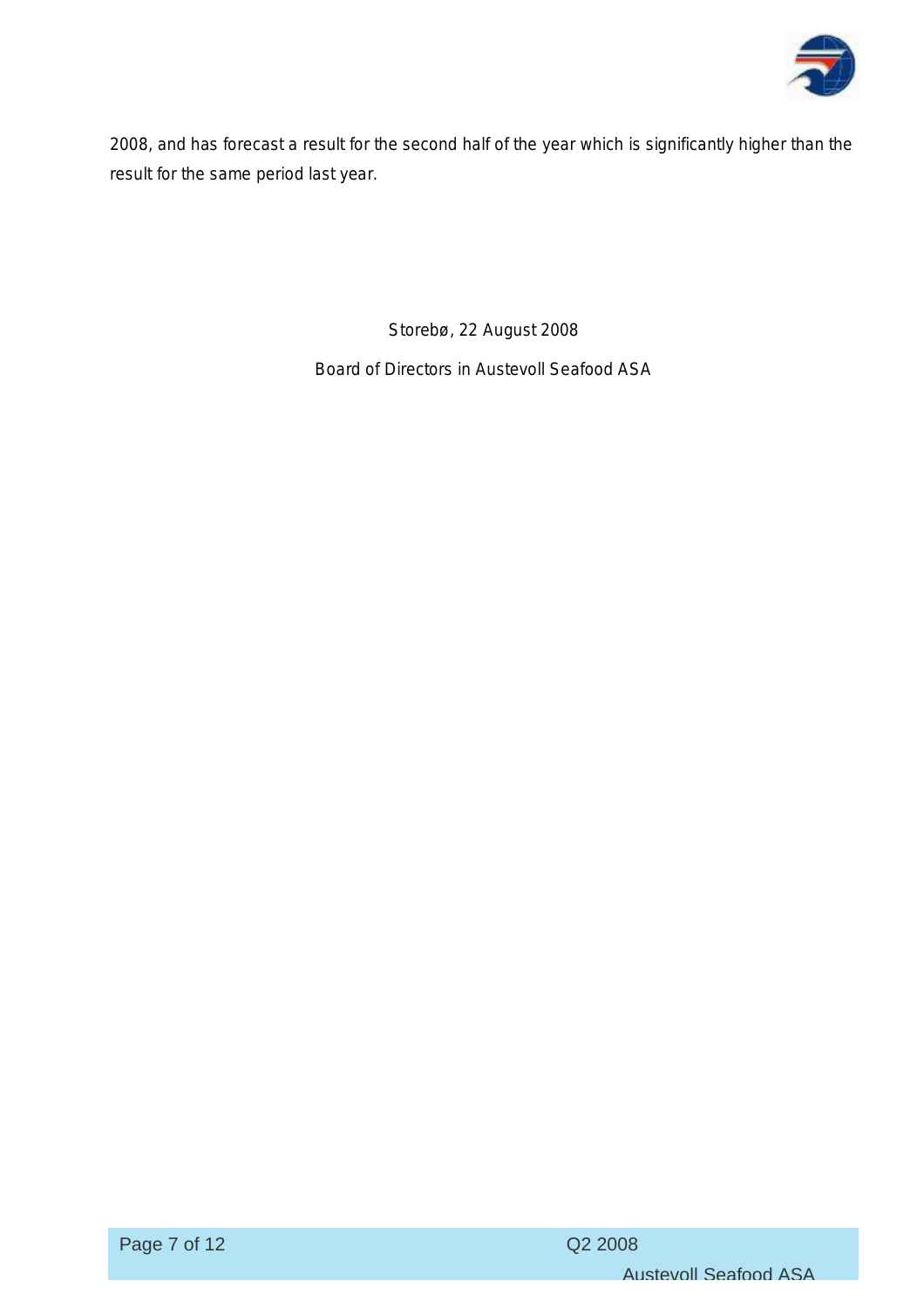

# **FINANCIAL REPORT Q2 2008 AND FIRST HALF OF 2008**

Condensed Consolidated Income Statement (unaudited)

| All figures in NOK 1.000                      | Q2 08    | Q <sub>2</sub> 07 | H1 2008   | H1 2007       | 2007 (audited) |
|-----------------------------------------------|----------|-------------------|-----------|---------------|----------------|
|                                               |          |                   |           |               |                |
| Operating income                              | 860 417  | 886 360           | 1602393   | 1 7 3 4 3 4 2 | 3 468 957      |
| Operating expenses                            | 629 144  | 621 347           | 1 301 358 | 1 332 800     | 2 985 546      |
| Operating profit before depreciation (EBITDA) | 231 273  | 265 013           | 301 035   | 401 542       | 483 411        |
| Depreciation and amortisation                 | 54 640   | 47 805            | 108 594   | 98 0 34       | 201 939        |
| Depreciation of excess value inventory        |          |                   |           | 3 0 0 0       | 3 0 0 0        |
| Operating profit (EBIT)                       | 176 633  | 217 209           | 192 441   | 300 508       | 278 471        |
| Income from associated companies              | $-9696$  | $-11879$          | $-36647$  | 5 0 6 0       | 65 758         |
| Net interest expenses                         | $-43891$ | $-34764$          | $-91942$  | -55 380       | $-141413$      |
| Net other financial items (incl agio/disagio) | $-81175$ | $-25344$          | $-27328$  | $-14887$      | 12 800         |
| Profit before tax                             | 41 871   | 145 222           | 36 524    | 235 301       | 215 616        |
| Income tax expenses                           | $-16696$ | $-55609$          | $-233343$ | $-94636$      | $-32343$       |
| Net profit                                    | 25 175   | 89 613            | 13 181    | 140 665       | 183 273        |
| Net profit from discontinued operations*      |          |                   |           | 313 650       | 324 273        |
| Net profit including discontinued operations  | 25 175   | 89 613            | 13 181    | 454 315       | 507 546        |
|                                               |          |                   |           |               |                |
| Profit to minority interests                  | 1 0 1 8  | 4 2 3 0           | 1469      | 5832          | 8563           |
| Profit attribut to equity holder of parent    | 24 157   | 85 383            | 11 7 12   | 448 483       | 498 983        |
|                                               |          |                   |           |               |                |
| Earnings per share                            | 0,13     | 0,49              | 0,06      | 2,49          | 2,72           |

\* As a consequense of the sale of the salmon business in Q1 07, the historical figures from this business are disclosed

as a net amount on a single line on the face of the income statement, "net profit from discontinued operations".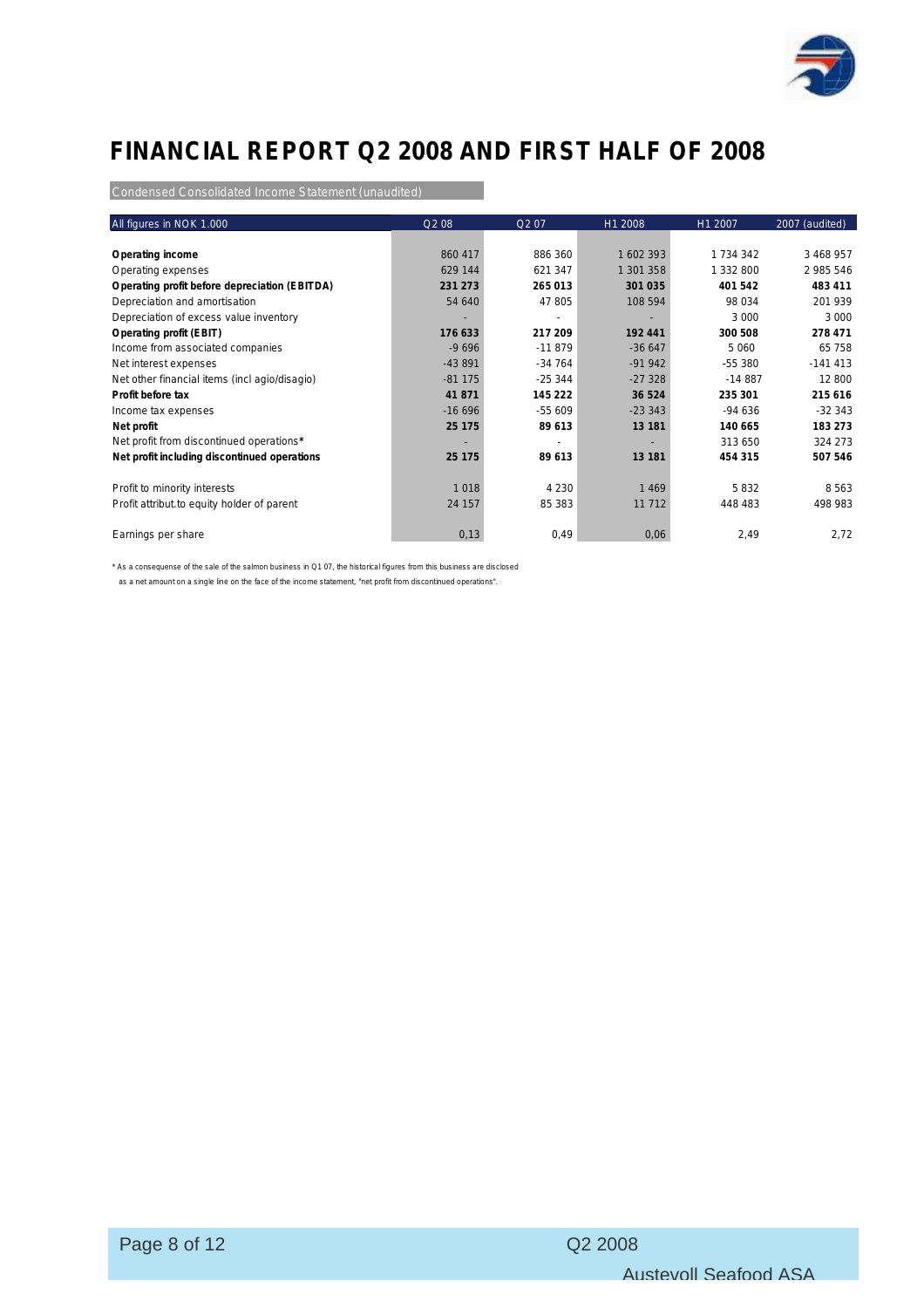

# Condensed Consolidated Balance sheet (unaudited)

| All figures in NOK 1.000             | H1 2008       | H1 2007   | 2007 (audited) |
|--------------------------------------|---------------|-----------|----------------|
|                                      |               |           |                |
| Assets                               |               |           |                |
| Intagible assets                     | 1 572 572     | 1 360 546 | 1 624 499      |
| Vessels                              | 665 135       | 675 950   | 708 906        |
| Property, plant and equipment        | 1829047       | 1782603   | 1866867        |
| Investments in associated companies  | 2 332 583     | 1740857   | 2 352 440      |
| Investments in other shares          | 37 592        | 18 4 84   | 32 124         |
| Other long term receivables          | 62 095        | 60 745    | 67 026         |
| Total non-current assets             | 6 499 024     | 5 639 185 | 6 651 863      |
| Inventories                          | 835 582       | 1083088   | 528 055        |
| Accounts receivables                 | 491 491       | 684 062   | 390 218        |
| Other current receivables            | 157 693       | 201 296   | 201 983        |
| Cash and cash equivalents            | 566 981       | 1 446 100 | 1 040 911      |
| Total current assets                 | 2 0 5 1 7 4 6 | 3 414 546 | 2 161 167      |
| <b>Total assets</b>                  | 8 550 770     | 9 053 731 | 8 8 1 3 0 3 0  |
| Equity and liabilities               |               |           |                |
| Share capital                        | 92 159        | 92 159    | 92 159         |
| Share premium fund                   | 3 083 918     | 3 081 049 | 3 083 918      |
| Retained earnings and other reserves | 862 559       | 1058277   | 965 313        |
| Minority interests                   | 112 154       | 83 006    | 87 221         |
| Total equity                         | 4 150 790     | 4 314 491 | 4 228 611      |
| Deferred tax liabilities             | 469 339       | 496 470   | 514 762        |
| Pension obligations                  | 19 20 6       | 15853     | 18 089         |
| <b>Borrowings</b>                    | 2 582 481     | 2 363 000 | 2 380 534      |
| Other long-term liabilities          | 18 149        | 13 450    | 20 519         |
| Total non-current liabilities        | 3 089 176     | 2 888 773 | 2 933 904      |
| Short term borrowings                | 424 192       | 561 539   | 937 140        |
| Overdraft facilities                 | 441 137       | 615 594   | 284 537        |
| Account payable                      | 253 390       | 440 667   | 267 967        |
| Other current liabilities            | 192 084       | 232 667   | 160 872        |
| <b>Total current liabilities</b>     | 1 310 804     | 1850467   | 1 650 515      |
| <b>Total liabilities</b>             | 4 399 979     | 4 739 240 | 4 5 8 4 4 1 9  |
| Total equity and liabilities         | 8 550 770     | 9 053 731 | 8 813 030      |

ī

Austevoll Seafood ASA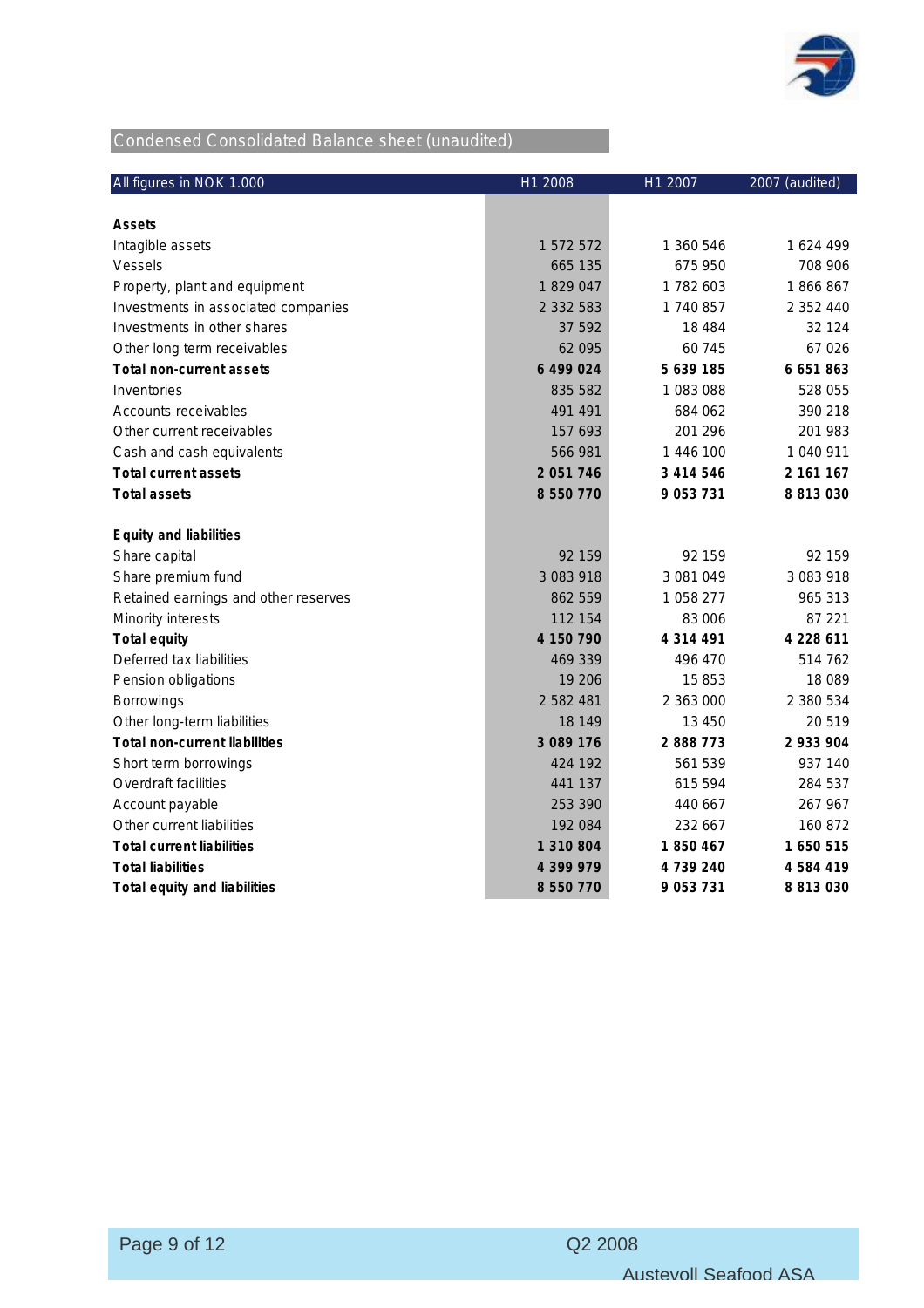

#### Condensed Consolidated Cash flow statement (unaudited)

| All figures in NOK 1.000                         | H1 2008   | H1 2007      | 2007 (audited) |  |
|--------------------------------------------------|-----------|--------------|----------------|--|
|                                                  |           |              |                |  |
| Net cash flow from operating activities          | $-12517$  | -314 471     | 277 166        |  |
| Net cash flow from investing activities          | $-186890$ | $-1$ 202 353 | $-2$ 195 459   |  |
| Net cash flow from financing activities          | $-161863$ | 1 551 431    | 1 547 710      |  |
|                                                  |           |              |                |  |
| Net change in cash and cash equivalents          | -473 930  | 34 607       | $-370583$      |  |
|                                                  |           |              |                |  |
| Cash and cash equivalents at beginning of period | 1 040 910 | 1 411 493    | 1 411 493      |  |
| Cash and cash equivalents at period end          | 566 980   | 1 446 100    | 1 040 910      |  |

Condensed Consolidated Statement of changes in Equity (unaudited)

| All figures in NOK 1.000                                           | H <sub>1</sub> 2008      | H1 2007       | 2007 (audited) |
|--------------------------------------------------------------------|--------------------------|---------------|----------------|
| Equity period start                                                | 4 2 2 8 6 1 1            | 3 637 000     | 3 637 000      |
| Profit for the period                                              | 13 181                   | 454 315       | 507 546        |
| <b>Dividends</b>                                                   | $-55295$                 |               |                |
| Currency translation differences                                   | $-61951$                 | $-64995$      | $-187941$      |
| Other gains and losses charged directly to equity                  |                          |               | $-153$         |
| Minority interests arising from business combinations              | 26 394                   |               | 2 2 9 1        |
| Revaluation of existing interests related to business combinations |                          |               | $-579$         |
| New equity from cash contribution and contribution in kind         | $\overline{\phantom{a}}$ | 295 547       | 277824         |
| Expenses related to share issues (net of tax)                      | ٠                        | $-7376$       | $-7377$        |
|                                                                    |                          |               |                |
| Total changes of equity in the period                              | $-77671$                 | 677 491       | 591 611        |
| Equity at period end                                               | 4 150 940                | 4 3 1 4 4 9 1 | 4 228 611      |

# **Selected notes to the accounts**

# **Note 1 Accounting principles applied**

This interim report has been prepared in accordance with the International Financial Reporting Standards (IFRS) and the related standard for interim reports (IAS 34). The interim report, including historical comparison figures, is based on current IFRS standards and interpretation. Changes in the standard and interpretations may result in changes to the result. The quarterly report is prepared according to the same principles as the most recent annual financial statements, but do not include all the information and disclosures required in the annual financial statements. Consequently, this report should be read in conjunction with the latest annual report for the Company (2007). Changes in standards and interpretations may result in other figures.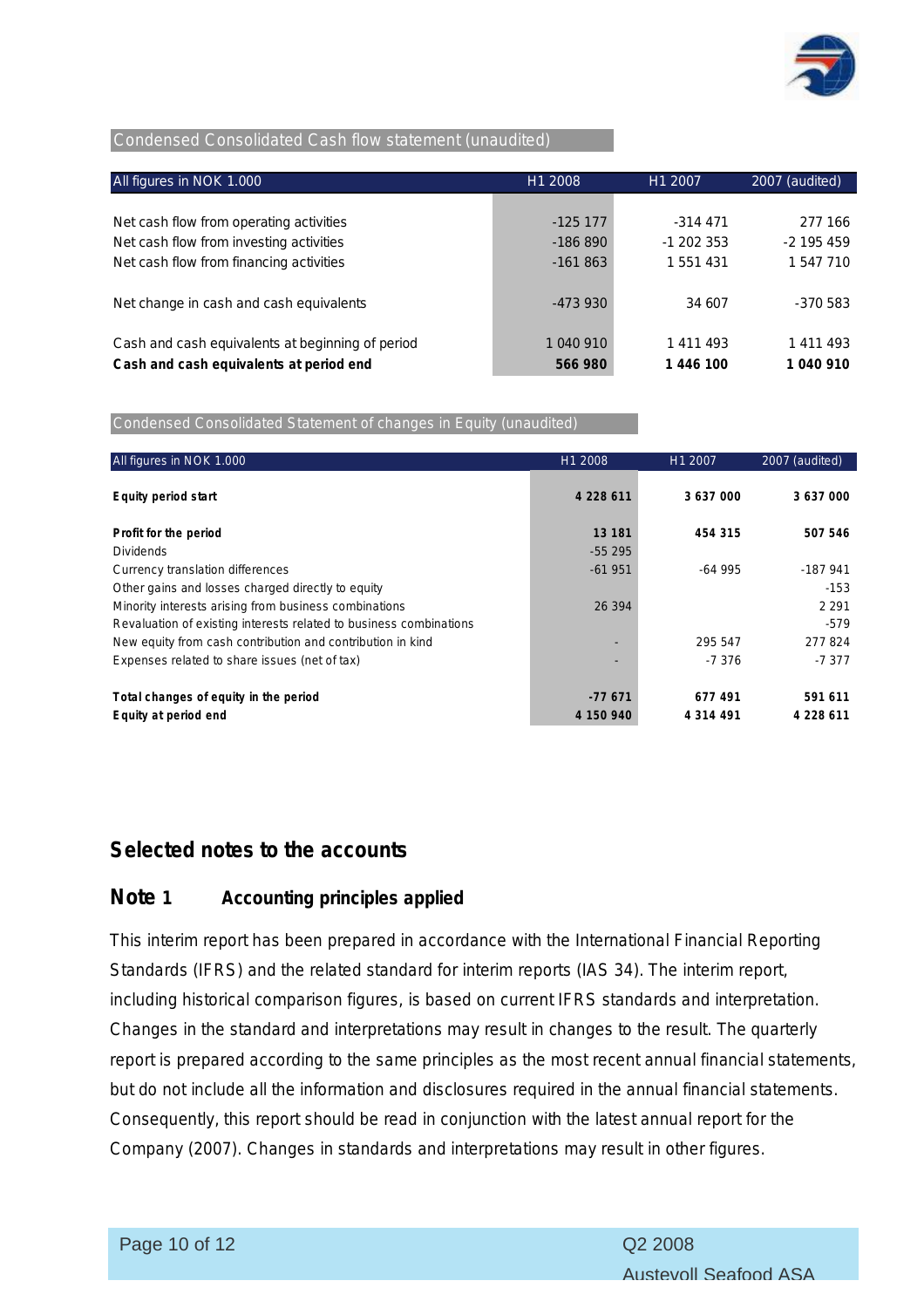

# **Note 2**

Segment information and the state of the state of the state of the state of the state of the state of the state of the state of the state of the state of the state of the state of the state of the state of the state of the

| Fishmeal and oil                   | Q208    | Q207              | H1 2008  | H1 2007       | 2007      |
|------------------------------------|---------|-------------------|----------|---------------|-----------|
| Operating revenue                  | 495 442 | 638 846           | 939 098  | 1 063 573     | 2 085 111 |
|                                    | 171 762 | 220 429           | 233 562  | 324 491       | 407874    |
| <b>EBITDA</b><br><b>EBITDA %</b>   | 35 %    | 35 %              | 25 %     | 31 %          | 20 %      |
| <b>EBIT</b>                        | 133 435 | 192 523           | 161808   | 266 132       | 280 957   |
|                                    |         |                   |          |               |           |
| EBIT %                             | 27 %    | 30%               | 17 %     | 25 %          | 13 %      |
| Volumes sold fishmeal (tons)       | 67 697  | 67 7 7 1          | 125 316  | 114 924       | 242 593   |
| Volumes sold fishoil (tons)        | 9696    | 15 5 11           | 30 461   | 28 694        | 57 436    |
| <b>Human Consumption</b>           | Q2 08   | Q <sub>2</sub> 07 | H1 2008  | H1 2007       | 2007      |
|                                    |         |                   |          |               |           |
| Operating revenue                  | 221 060 | 205 129           | 358 568  | 445 290       | 751 215   |
| <b>EBITDA</b>                      | 64 445  | 51 977            | 74 597   | 95 737        | 116 398   |
| <b>EBITDA %</b>                    | 29 %    | 25 %              | 21 %     | 21 %          | 15 %      |
| <b>EBIT</b>                        | 51 600  | 35 710            | 45 847   | 61 249        | 57 083    |
| EBIT %                             | 23 %    | 17%               | 13 %     | 14 %          | 8%        |
| Volumes sold;                      |         |                   |          |               |           |
| Canning (cases)                    | 978 266 | 1 134 000         | 1617703  | 2 3 2 8 0 0 0 | 4 022 570 |
| Frozen fish (tons)                 | 10 187  | 9 0 0 0           | 11 014   | 17 000        | 28 223    |
| HC and LC Omega 3 products (tons)  | 426     | 358               | 817      | 740           | 1413      |
|                                    |         |                   |          |               |           |
| Trading                            | Q2 08   | Q207              | H1 2008  | H1 2007       | 2007      |
| Operating revenue                  | 158 787 | 101 161           | 343899   | 333 555       | 710 287   |
| <b>EBITDA</b>                      | 129     | $-5476$           | 1 2 5 5  | $-10441$      | $-24572$  |
| <b>EBITDA %</b>                    | 0%      | $-5%$             | 0%       | $-3%$         | $-3%$     |
| <b>EBIT</b>                        | $-3560$ | $-8104$           | $-5732$  | $-16385$      | $-39773$  |
| EBIT %                             | $-2%$   | $-8%$             | $-2%$    | $-5%$         | $-6%$     |
|                                    |         |                   |          |               |           |
| Not allocated/elimination          | Q2 08   | Q207              | H1 2008  | H1 2007       | 2007      |
|                                    | $-7261$ | $-58776$          | $-39172$ | $-108077$     | $-77656$  |
| Operating revenue<br><b>EBITDA</b> | $-4747$ | $-1925$           | $-8378$  | $-8252$       | $-16290$  |
| <b>EBIT</b>                        | $-5256$ | $-2922$           | $-9482$  | $-10489$      | -19 797   |
|                                    |         |                   |          |               |           |
| <b>Total Group</b>                 | Q2 08   | Q207              | H1 2008  | H1 2007       | 2007      |
| Operating revenue                  | 868028  | 886 360           | 1602393  | 1 734 341     | 3 468 957 |
| <b>EBITDA</b>                      | 231 589 | 265 005           | 301 036  | 401 535       | 483 410   |
| <b>EBITDA %</b>                    | 27 %    | 30%               | 19 %     | 23 %          | 14 %      |
| <b>EBIT</b>                        | 176 219 | 217 207           | 192 441  | 300 507       | 278 470   |
| EBIT %                             | 20 %    | 25 %              | 12 %     | 17 %          | 8%        |
|                                    |         |                   |          |               |           |

# **Note 3 Transactions with closely related parties**

There have been no significant transactions with closely related parties in the first half of 2008.